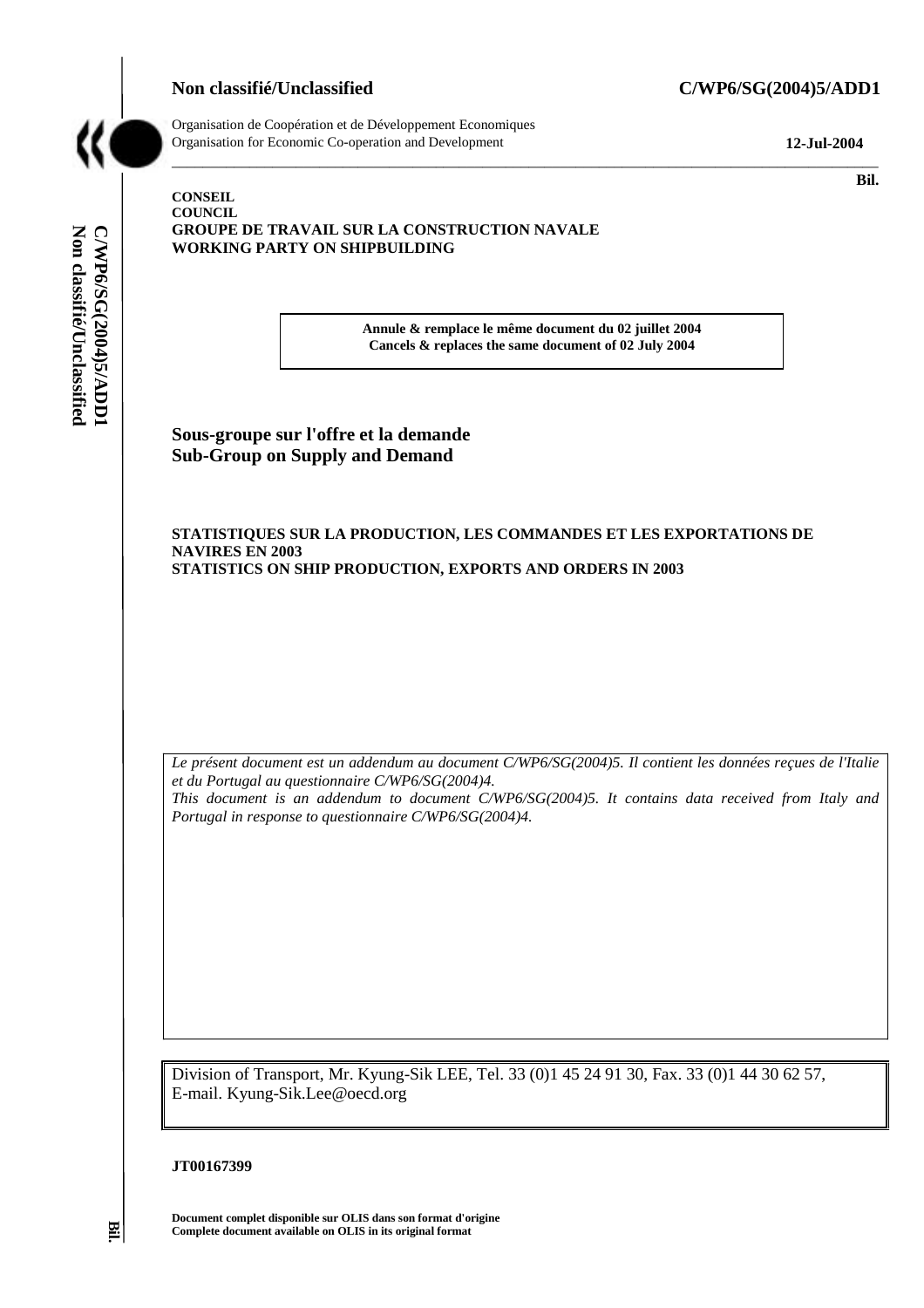### **TABLE OF CONTENTS TABLE DES MATIERES**

Note: These tables are reproduced in their original language only./Ces tableaux ne sont reproduits que dans leur langue originale.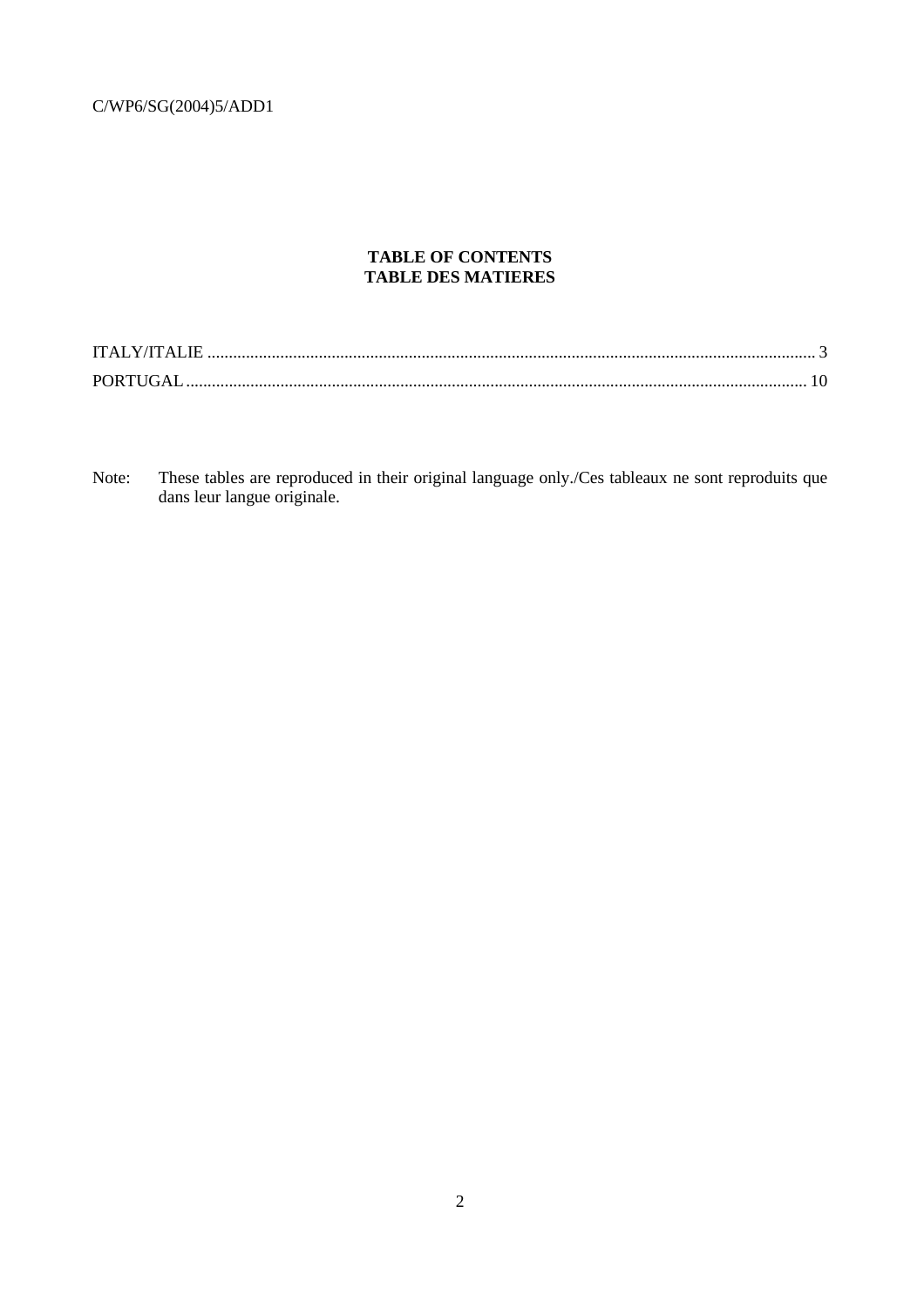### **ITALY**

### **I. STATE OF THE ORDERBOOK**

| STATE AT THE END OF 2003                           |                       |             |                     |         |                                  |
|----------------------------------------------------|-----------------------|-------------|---------------------|---------|----------------------------------|
|                                                    | No.                   | gt          | $\%$                | cgt(a)  | $\%$                             |
| I. Tonnage building                                | 14                    | 494 920     | 61.2                | 567 770 | 60.2                             |
| II. Tonnage yet to lay down (1)                    | 31                    | 313 464     | 38.8                | 376 119 | 39.8                             |
| III. Total tonnage on orderbook                    | 45                    | 808 384     | 100                 | 943 889 | 100                              |
| of which for export (2)                            | 8                     | 551 800     | 68.3                | 543 750 | 57.6                             |
| IV. Types of ships on orderbook (breakdown of III) |                       |             |                     |         |                                  |
| 1) Crude oil tankers (single hull) (3)             |                       |             |                     |         |                                  |
| (2) Crude oil tankers (double hull) (4)            |                       |             |                     |         |                                  |
| 3) Product and chemical carriers                   | 13                    | 79 800      | 9.9                 | 92 947  | 10.7                             |
| 4) Bulk carriers (excl. combined carriers)         |                       |             |                     |         |                                  |
| 5) Combined carriers                               |                       |             |                     |         |                                  |
| 6) General cargo ships                             |                       |             |                     |         |                                  |
| 7) Reefers                                         |                       |             |                     |         |                                  |
| 8) Full container ships and high speed liners      |                       |             |                     |         |                                  |
| 9) Ro-Ro vessels                                   |                       |             |                     |         |                                  |
| 10) Car carriers                                   |                       |             |                     |         |                                  |
| 11) LPG carriers (5)                               | 4                     | 11 200      | 1.4                 | 22 960  | 2.5                              |
| 12) LNG carriers (5)                               |                       |             |                     |         |                                  |
| 13) Ferries                                        | 11                    | 228 100     | 28.2                | 215 925 | 22.9                             |
| 14) Passenger ships                                | 15                    | 488 314     | 60.4                | 599 134 | 63.5                             |
| 15) Fishing vessels                                |                       |             |                     |         |                                  |
| 16) Other non-cargo vessels                        | $\overline{2}$        | 970         | 0.1                 | 4850    | 0.5                              |
| TOTAL (=III)                                       | 45                    | 808 384     | 100                 | 935 816 | 100                              |
| V. Value of orderbook                              | National<br>currency* | US Dollar** | Exchange<br>rate*** | %       | * Million Euro                   |
| Total                                              | 3 0 5 9 . 2           |             |                     |         | 100 <sup>**</sup> Million Dollar |
| of which for $\export(2)$                          | 1 623.7               |             |                     |         | 53.1 *** Euro/Dollar             |

Note: No. is number of ships of 100 gt and over; warships excluded.

(a) See Table IV: "Specification in compensated tonnage".

(1) Firm contracts only, options not included.

(2) Tonnage to be delivered to foreign countries/flags.

(3) Inclusive of tankers with double bottoms or sides.

(4) Ships fulfilling IMO requirements for double hulled tankers.

(5)Volume in cubic metres: LPG: 11 200; LNG: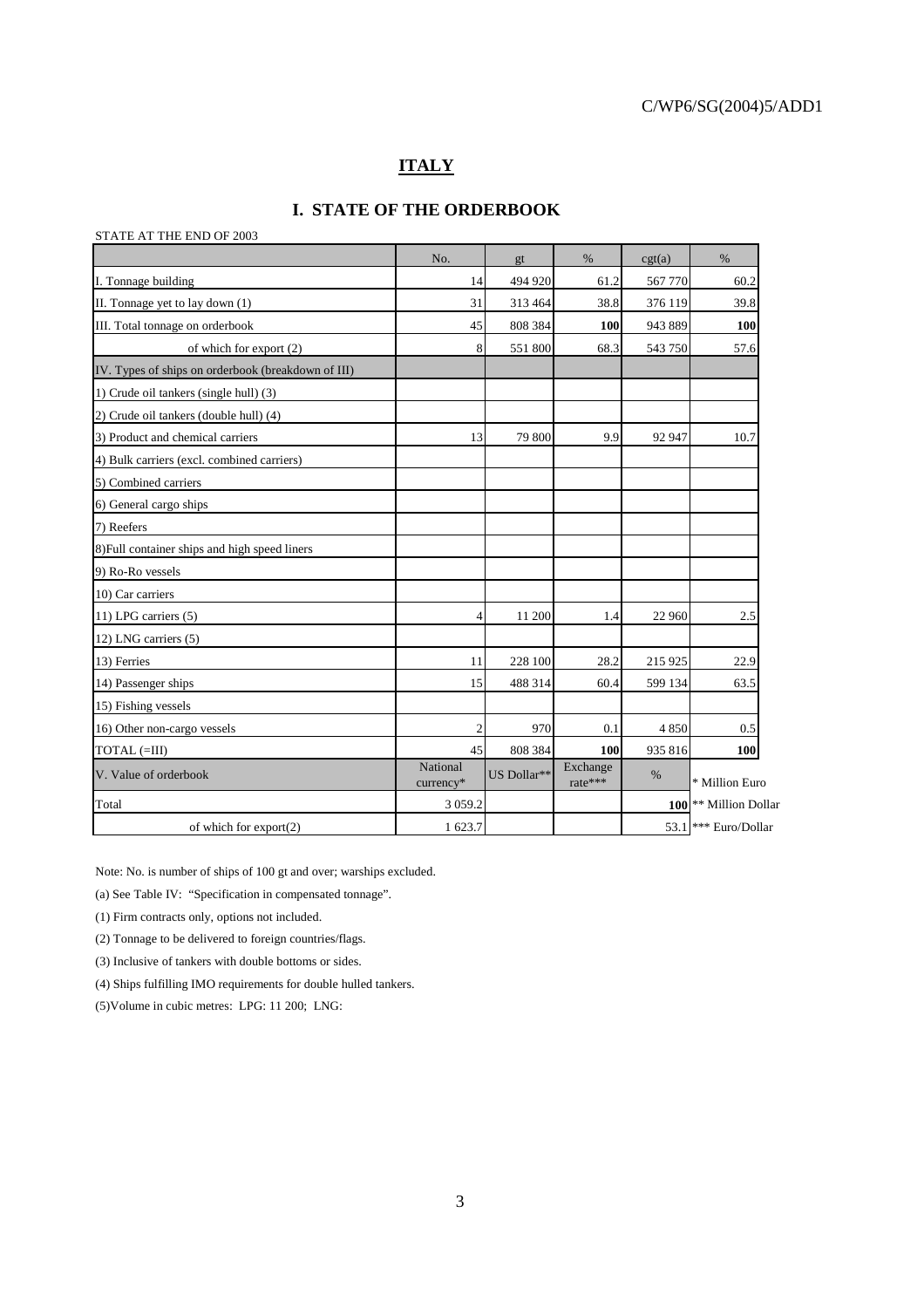## **ITALY**

### **II. SHIPS COMPLETED**

| <b>YEAR: 2003</b>                               |                       |             |                     |         |                                  |
|-------------------------------------------------|-----------------------|-------------|---------------------|---------|----------------------------------|
|                                                 | No.                   | gt          | $\%$                | cgt(a)  | $\%$                             |
| I. Ships launched                               | 15                    | 512 420     | 100                 | 518 295 | 100                              |
| of which for export (1)                         | $\overline{2}$        | 191 400     | 37.4                | 239 250 | 46.2                             |
| II. Ships completed                             | 29                    | 909 580     | 100                 | 999 315 | 100                              |
| of which for export (1)                         | 6                     | 524 150     | 57.6                | 679 190 | 68.0                             |
| III. Types of ships completed (breakdown of II) |                       |             |                     |         |                                  |
| 1) Crude oil tankers (single hull) (2)          |                       |             |                     |         |                                  |
| (2) Crude oil tankers (double hull) (3)         |                       |             |                     |         |                                  |
| 3) Product and chemical carriers                | 4                     | 28 500      | 3.1                 | 34 820  | 3.5                              |
| 4) Bulk carriers (excl. combined carriers)      |                       |             |                     |         |                                  |
| 5) Combined carriers                            |                       |             |                     |         |                                  |
| 6) General cargo ships                          |                       |             |                     |         |                                  |
| 7) Reefers                                      |                       |             |                     |         |                                  |
| 8) Full container ships and high speed liners   |                       |             |                     |         |                                  |
| 9) Ro-Ro vessels                                |                       |             |                     |         |                                  |
| 10) Car carriers                                | $\overline{3}$        | 169 980     | 18.7                | 96 525  | 9.7                              |
| 11) LPG carriers (4)                            | 4                     | 38 500      | 4.2                 | 39 730  | 4.0                              |
| 12) LNG carriers (4)                            |                       |             |                     |         |                                  |
| 13) Ferries                                     | 4                     | 131 500     | 14.5                | 121 575 | 12.2                             |
| 14) Passenger ships                             | 7                     | 524 350     | 57.6                | 670 390 | 67.1                             |
| 15) Fishing vessels                             |                       |             |                     |         |                                  |
| 16) Other non-cargo vessels                     | $\overline{7}$        | 16750       | 1.8                 | 36 275  | 3.6                              |
| TOTAL (=II)                                     | 29                    | 909 580     | 100                 | 999 315 | <b>100</b>                       |
| IV. Value of ships completed                    | National<br>currency* | US Dollar** | Exchange<br>rate*** | %       | * Million Euro                   |
| Total                                           | 3 1 1 4 .2            |             |                     |         | 100 <sup>**</sup> Million Dollar |
| of which for $\export(1)$                       | 2 2 3 7 . 7           |             |                     |         | 71.9 *** Euro/Dollar             |

Note: No. is number of ships of 100 gt and over; warships excluded.

(a) See Table IV: "Specification in compensated tonnage".

(1) Tonnage to be delivered to foreign countries/flags.

(2) Inclusive of tankers with double bottoms or sides.

(3) Ships fulfilling IMO requirements for double hulled tankers.

(4) Volume in cubic meters: LPG: 51 100; LNG:..........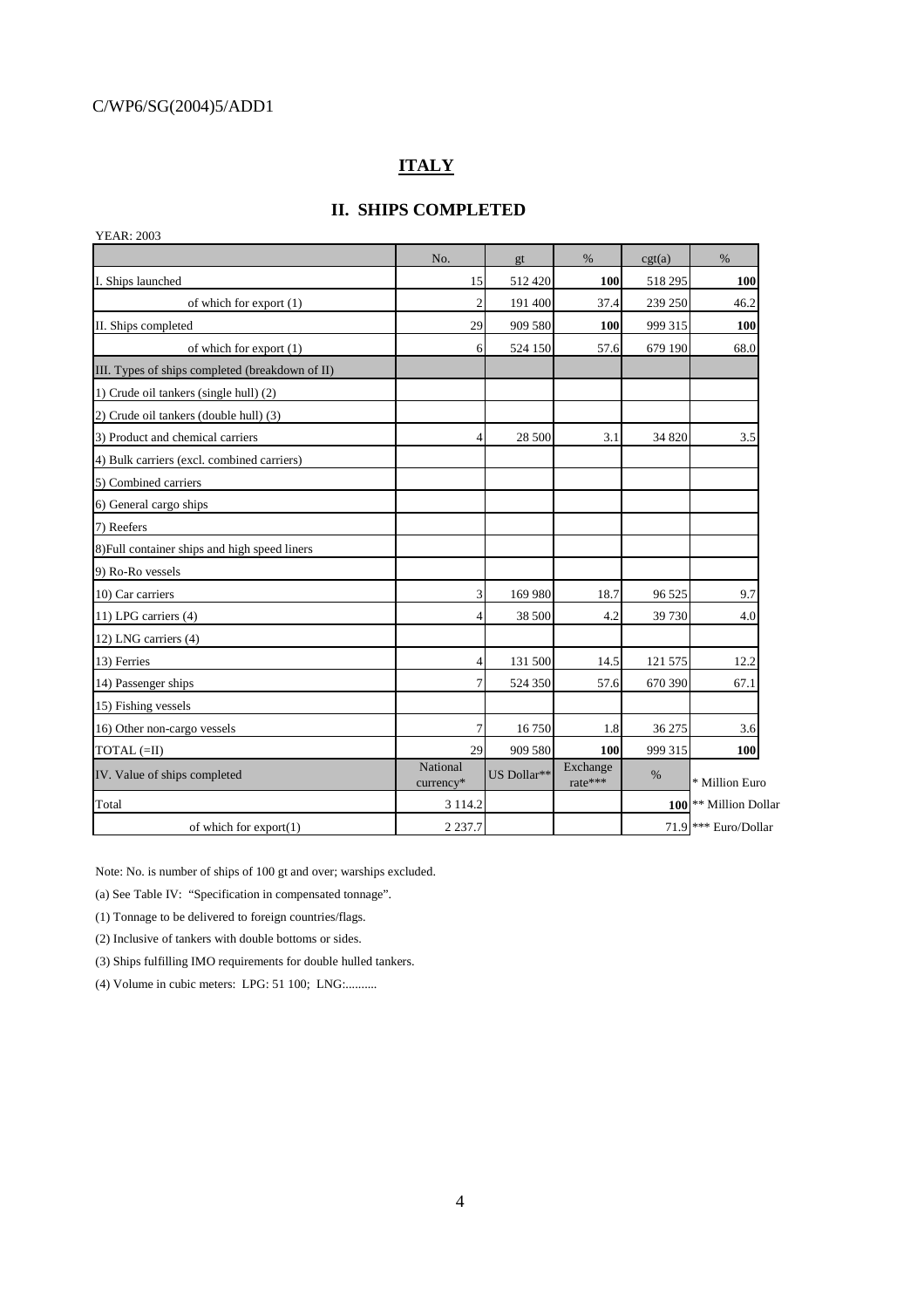### **ITALY**

### **III. NEW ORDERS**

|                                               | No.                   | gt          | $\%$                | cgt(a)  | $\frac{0}{0}$                  |
|-----------------------------------------------|-----------------------|-------------|---------------------|---------|--------------------------------|
| I. Orders placed, Total                       | 31                    | 238 464     | 100                 | 268 779 | 100                            |
| of which for export (1)                       | 3                     | 55 450      | 23.3                | 52 200  | 19.4                           |
| II. Types of ships ordered (breakdown of I)   |                       |             |                     |         |                                |
| 1) Crude oil tankers (single hull) (2)        |                       |             |                     |         |                                |
| (2) Crude oil tankers (double hull) (3)       |                       |             |                     |         |                                |
| 3) Product and chemical carriers              | 10                    | 56 000      | 23.5                | 72 600  | 27.0                           |
| 4) Bulk carriers (excl. combined carriers)    |                       |             |                     |         |                                |
| 5) Combined carriers                          |                       |             |                     |         |                                |
| 6) General cargo ships                        |                       |             |                     |         |                                |
| 7) Reefers                                    |                       |             |                     |         |                                |
| 8) Full container ships and high speed liners |                       |             |                     |         |                                |
| 9) Ro-Ro vessels                              |                       |             |                     |         |                                |
| 10) Car carriers                              |                       |             |                     |         |                                |
| 11) LPG carriers (4)                          | $\overline{c}$        | 5 4 0 0     | 2.3                 | 11 070  | 4.1                            |
| 12) LNG carriers (4)                          |                       |             |                     |         |                                |
| 13) Ferries                                   | $\overline{9}$        | 174 100     | 73.0                | 167 325 | 62.3                           |
| 14) Passenger ships                           | 10                    | 2964        | 1.2                 | 17784   | 6.6                            |
| 15) Fishing vessels                           |                       |             |                     |         |                                |
| 16) Other non-cargo vessels                   |                       |             |                     |         |                                |
| $TOTAL (=I)$                                  | 31                    | 238 464     | 100                 | 268 779 | 100                            |
| III. Value of ships ordered                   | National<br>currency* | US Dollar** | Exchange<br>rate*** | $\%$    | * Million Euro                 |
| Total                                         | 841.1                 |             |                     |         | 100 ** Million Dollar          |
| of which for $\export(1)$                     | 75.0                  |             |                     |         | 8.9 <sup>***</sup> Euro/Dollar |

Note: No. is number of ships of 100 gt and over; warships excluded.

(a) See Table IV: "Specification in compensated tonnage".

(1) Tonnage to be delivered to foreign countries/flags.

(2) Inclusive of tankers with double bottoms or sides.

(3) Ships fulfilling IMO requirements for double hulled tankers.

(4) Volume in cubic meters: LPG: 6 000; LNG:..........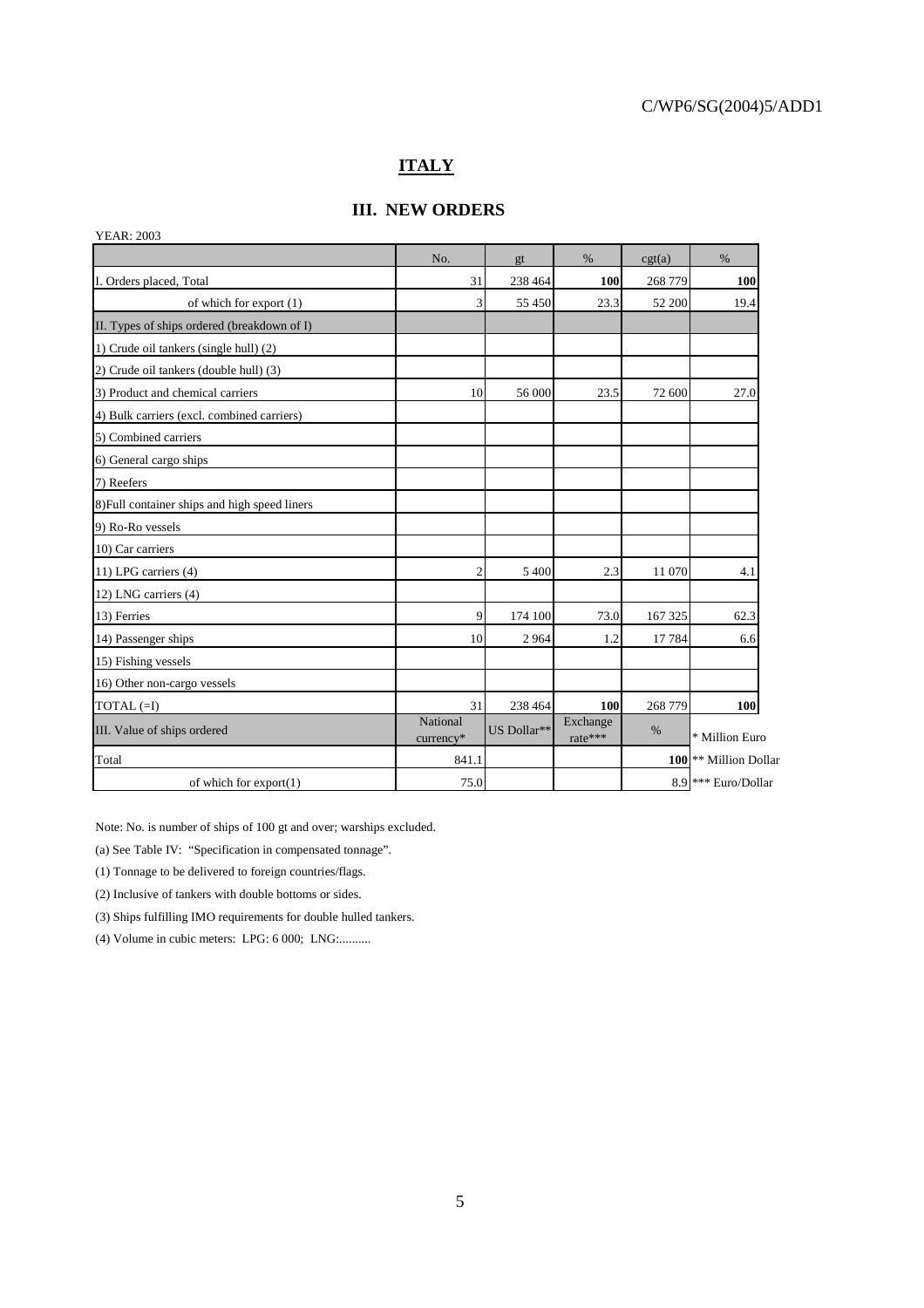## **ITALY**

### **IV. SPECIFICATION IN COMPENSATED TONNAGE**

YEAR: 2003

| Types of ships<br>coefficient                |      |     | Orderbook end of 2003 |     | Completed in 2003 | Ordered in 2003 |        |
|----------------------------------------------|------|-----|-----------------------|-----|-------------------|-----------------|--------|
|                                              |      | No. | cgt                   | No. | cgt               | No.             | cgt    |
| 1) Crude oil tankers (dwt) (single hull) (1) |      |     |                       |     |                   |                 |        |
| under 4 000                                  | 1.70 |     |                       |     |                   |                 |        |
| 4 000 - 10 000                               | 1.15 |     |                       |     |                   |                 |        |
| 10 000 - 30 000                              | 0.75 |     |                       |     |                   |                 |        |
| 30 000 - 50 000                              | 0.60 |     |                       |     |                   |                 |        |
| 50 000 - 80 000                              | 0.50 |     |                       |     |                   |                 |        |
| 80 000 - 160 000                             | 0.40 |     |                       |     |                   |                 |        |
| 160 000 - 250 000                            | 0.30 |     |                       |     |                   |                 |        |
| 250 000 and over                             | 0.25 |     |                       |     |                   |                 |        |
| 2) Crude oil tankers (dwt) (double hull) (2) |      |     |                       |     |                   |                 |        |
| under 4 000                                  | 1.85 |     |                       |     |                   |                 |        |
| 4 000 - 10 000                               | 1.30 |     |                       |     |                   |                 |        |
| 10 000 - 30 000                              | 0.85 |     |                       |     |                   |                 |        |
| 30 000 - 50 000                              | 0.70 |     |                       |     |                   |                 |        |
| $50000 - 80000$                              | 0.55 |     |                       |     |                   |                 |        |
| 80 000 - 160 000                             | 0.45 |     |                       |     |                   |                 |        |
| 160 000 - 250 000                            | 0.35 |     |                       |     |                   |                 |        |
| 250 000 and over                             | 0.30 |     |                       |     |                   |                 |        |
| 3) Product & chemical carriers (dwt)         |      |     |                       |     |                   |                 |        |
| under 4 000                                  | 2.30 | 2   | 9 200                 |     |                   |                 | 9 200  |
| 4 000 - 10 000                               | 1.60 | 5   | 31 680                | 2   | 14 240            |                 | 25 600 |
| 10 000 - 30 000                              | 1.05 | 6   | 52 067                |     | 20 580            |                 | 37 800 |
| 30 000 - 50 000                              | 0.80 |     |                       |     |                   |                 |        |
| 50 000 - 80 000                              | 0.60 |     |                       |     |                   |                 |        |
| 80 000 and over                              | 0.55 |     |                       |     |                   |                 |        |

Note: No. is number of ships of 100 gt and over; warships excluded.

(1) Inclusive of tankers with double bottoms or sides.

(2) Ships fulfilling IMO requirements for double hulled tankers.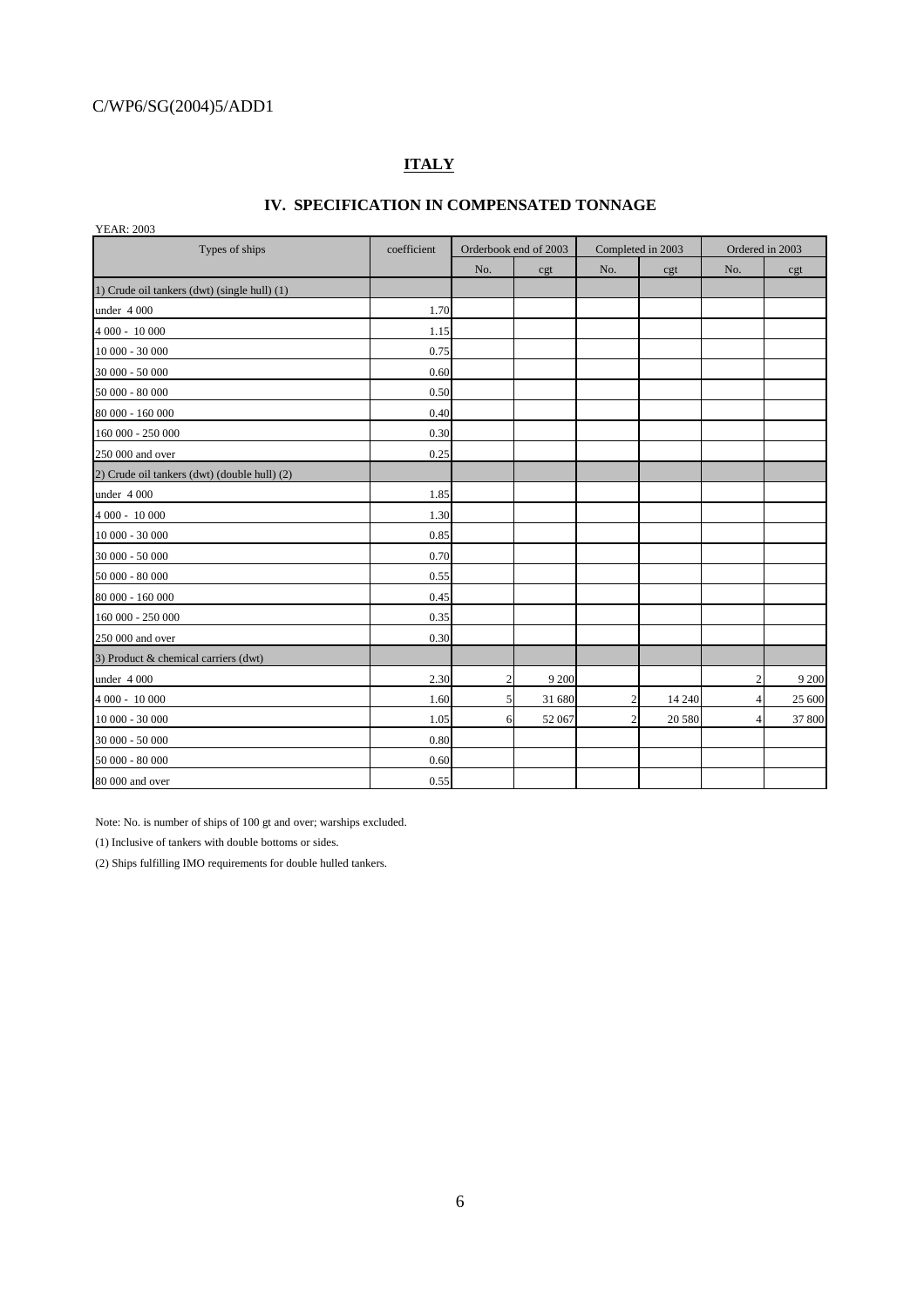# **ITALY**

## **IV. SPECIFICATION IN COMPENSATED TONNAGE (cont'd)**

| <b>YEAR: 2003</b> |  |
|-------------------|--|

| Types of ships                                       | coefficient |     | Orderbook end of 2003 |     | Completed in 2003 |     | Ordered in 2003 |  |  |
|------------------------------------------------------|-------------|-----|-----------------------|-----|-------------------|-----|-----------------|--|--|
|                                                      |             | No. | cgt                   | No. | cgt               | No. | cgt             |  |  |
| 4) Bulk carriers (excluding combined carriers) (dwt) |             |     |                       |     |                   |     |                 |  |  |
| under 4 000                                          | 1.60        |     |                       |     |                   |     |                 |  |  |
| 4 000 - 10 000                                       | 1.10        |     |                       |     |                   |     |                 |  |  |
| 10 000 - 30 000                                      | 0.70        |     |                       |     |                   |     |                 |  |  |
| 30 000 - 50 000                                      | 0.60        |     |                       |     |                   |     |                 |  |  |
| 50 000 - 80 000                                      | 0.50        |     |                       |     |                   |     |                 |  |  |
| 80 000 - 160 000                                     | 0.40        |     |                       |     |                   |     |                 |  |  |
| 160 000 and over                                     | 0.30        |     |                       |     |                   |     |                 |  |  |
| 5) Combined carriers (dwt)                           |             |     |                       |     |                   |     |                 |  |  |
| under 10 000                                         | (3)         |     |                       |     |                   |     |                 |  |  |
| $10000 - 30000$                                      | 0.90        |     |                       |     |                   |     |                 |  |  |
| 30 000 - 50 000                                      | 0.75        |     |                       |     |                   |     |                 |  |  |
| 50 000 - 80 000                                      | 0.60        |     |                       |     |                   |     |                 |  |  |
| 80 000 - 160 000                                     | 0.50        |     |                       |     |                   |     |                 |  |  |
| 160 000 and over                                     | 0.40        |     |                       |     |                   |     |                 |  |  |
| 6) General cargo ships (dwt)                         |             |     |                       |     |                   |     |                 |  |  |
| under 4 000                                          | 1.85        |     |                       |     |                   |     |                 |  |  |
| 4 000 - 10 000                                       | 1.35        |     |                       |     |                   |     |                 |  |  |
| 10 000 - 20 000                                      | 1.00        |     |                       |     |                   |     |                 |  |  |
| 20 000 - 30 000                                      | 0.85        |     |                       |     |                   |     |                 |  |  |
| 30 000 and over                                      | (4)         |     |                       |     |                   |     |                 |  |  |
| 7) Reefers (dwt)                                     |             |     |                       |     |                   |     |                 |  |  |
| under 4 000                                          | 2.05        |     |                       |     |                   |     |                 |  |  |
| 4 000 - 10 000                                       | 1.50        |     |                       |     |                   |     |                 |  |  |
| 10 000 and over                                      | 1.25        |     |                       |     |                   |     |                 |  |  |

Note: No. is number of ships of 100 gt and over; warships excluded.

(3) Same coefficient as for "bulk carriers".

(4) Same coefficient as for "Combined carriers".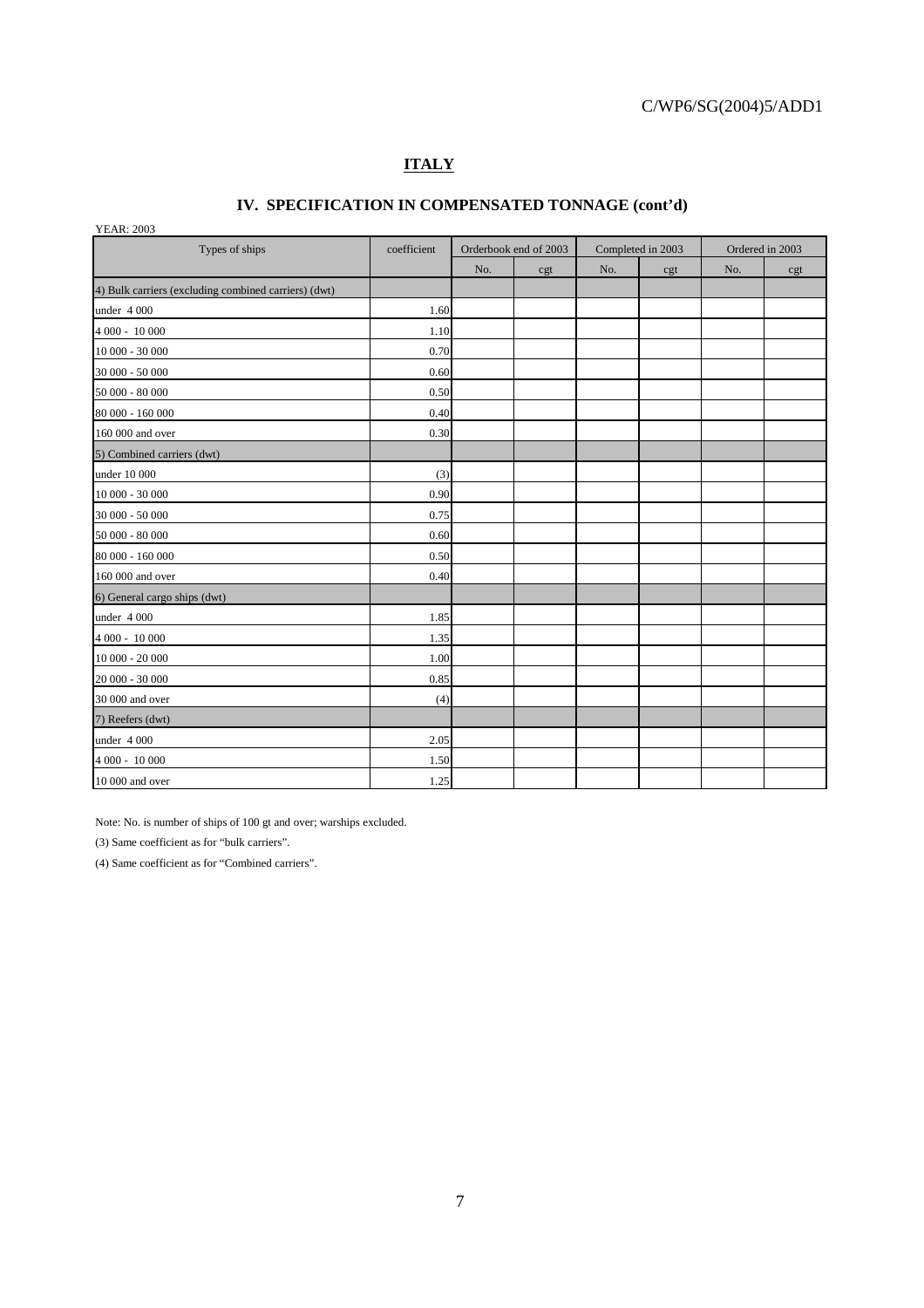## **ITALY**

# **IV. SPECIFICATION IN COMPENSATED TONNAGE (cont'd)**

 $YFAR: 2003$ 

| $1.1$ $\mu$ , $200$<br>Types of ships               | coefficient |                | Orderbook end of 2003 |     | Completed in 2003 | Ordered in 2003 |        |  |
|-----------------------------------------------------|-------------|----------------|-----------------------|-----|-------------------|-----------------|--------|--|
|                                                     |             | No.            | cgt                   | No. | cgt               | No.             | cgt    |  |
| 8) Full container ships and high speed liners (dwt) |             |                |                       |     |                   |                 |        |  |
| under 4 000                                         | (5)         |                |                       |     |                   |                 |        |  |
| 4 000 - 10 000                                      | 1.20        |                |                       |     |                   |                 |        |  |
| 10 000 - 20 000                                     | 0.90        |                |                       |     |                   |                 |        |  |
| 20 000 - 30 000                                     | 0.80        |                |                       |     |                   |                 |        |  |
| 30 000 - 50 000                                     | 0.75        |                |                       |     |                   |                 |        |  |
| 50 000 and over                                     | 0.65        |                |                       |     |                   |                 |        |  |
| 9) Ro-Ro vessels (dwt)                              |             |                |                       |     |                   |                 |        |  |
| under 4 000                                         | 1.50        |                |                       |     |                   |                 |        |  |
| 4 000 - 10 000                                      | 1.05        |                |                       |     |                   |                 |        |  |
| $10000 - 20000$                                     | 0.80        |                |                       |     |                   |                 |        |  |
| 20 000 - 30 000                                     | 0.70        |                |                       |     |                   |                 |        |  |
| 30 000 and over                                     | 0.65        |                |                       |     |                   |                 |        |  |
| 10) Car carriers (dwt)                              |             |                |                       |     |                   |                 |        |  |
| under 4 000                                         | 1.10        |                |                       |     |                   |                 |        |  |
| $4000 - 10000$                                      | 0.75        |                |                       |     |                   |                 |        |  |
| $10000 - 20000$                                     | 0.65        |                |                       |     |                   |                 |        |  |
| 20 000 - 30 000                                     | 0.55        |                |                       | 3   | 96 525            |                 |        |  |
| 30 000 and over                                     | 0.45        |                |                       |     |                   |                 |        |  |
| 11) LPG carriers (dwt)                              |             |                |                       |     |                   |                 |        |  |
| under 4 000                                         | 2.05        | $\overline{4}$ | 22 960                |     |                   | 2               | 11 070 |  |
| 4 000 - 10 000                                      | 1.60        |                |                       |     |                   |                 |        |  |
| 10 000 - 20 000                                     | 1.15        |                |                       |     |                   |                 |        |  |
| 20 000 - 30 000                                     | 0.90        |                |                       |     |                   |                 |        |  |
| 30 000 - 50 000                                     | 0.80        |                |                       |     |                   |                 |        |  |
| 50 000 and over                                     | 0.70        |                |                       |     |                   |                 |        |  |

Note: No. is number of ships of 100 gt and over; warships excluded.

(5) Same coefficient as for "general cargo ships".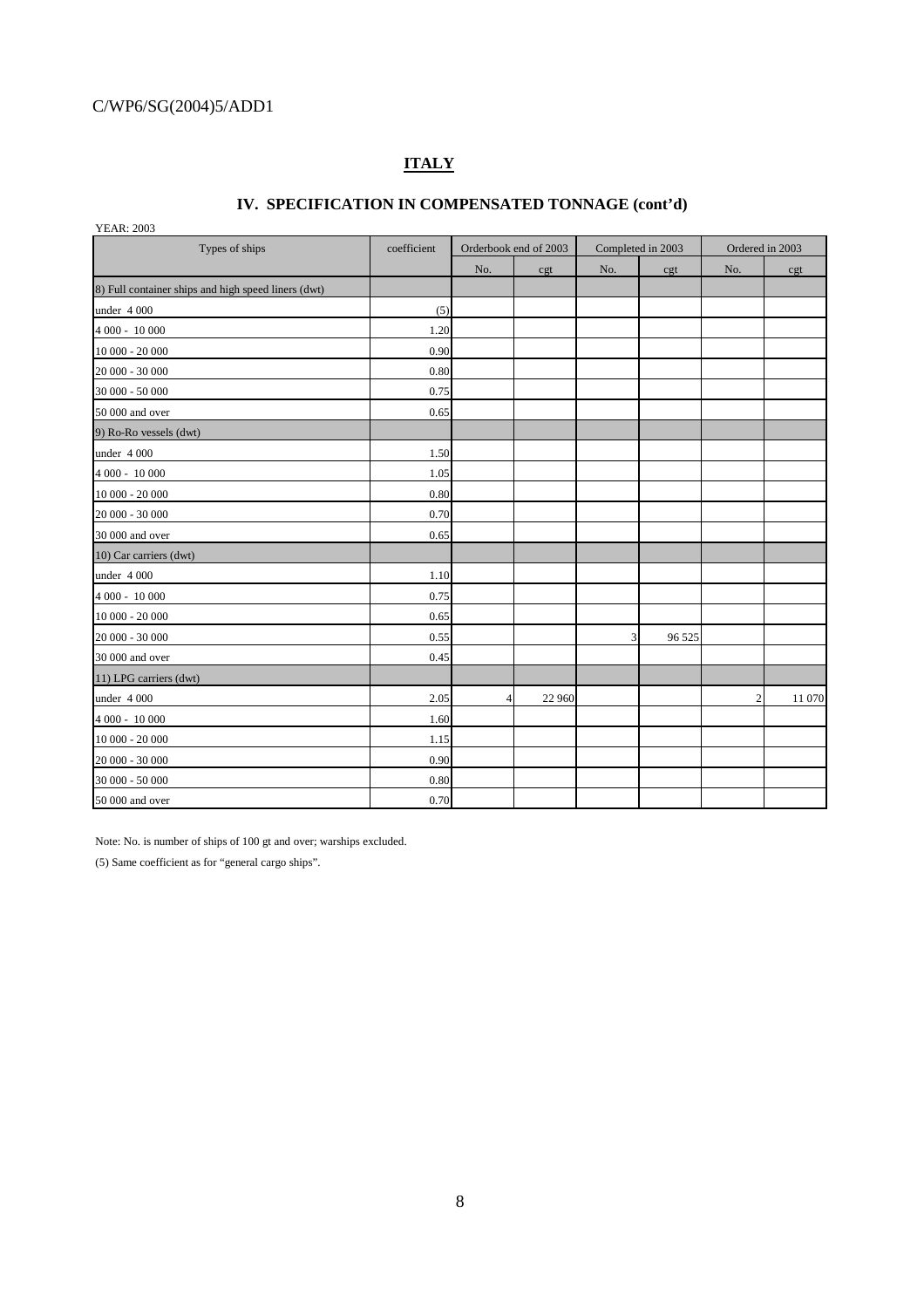# **ITALY**

## **IV. SPECIFICATION IN COMPENSATED TONNAGE (cont'd)**

YEAR: 2003

| Types of ships<br>coefficient    |      | Orderbook end of 2003 |         | Completed in 2003 |          | Ordered in 2003 |         |
|----------------------------------|------|-----------------------|---------|-------------------|----------|-----------------|---------|
|                                  |      | No.                   | cgt     | No.               | cgt      | No.             | cgt     |
| 12) LNG carriers (dwt)           |      |                       |         |                   |          |                 |         |
| under 10 000                     | (6)  |                       |         |                   |          |                 |         |
| 10 000 - 20 000                  | 1.25 |                       |         |                   |          |                 |         |
| 20 000 - 30 000                  | 1.15 |                       |         |                   |          |                 |         |
| 30 000 - 50 000                  | 1.00 |                       |         |                   |          |                 |         |
| 50 000 and over                  | 0.75 |                       |         |                   |          |                 |         |
| 13) Ferries (gt)                 |      |                       |         |                   |          |                 |         |
| under 1 000                      | 3.00 | 1                     | 1 800   |                   |          | 1               | 1 800   |
| $1000 - 3000$                    | 2.25 |                       |         |                   |          |                 |         |
| 3 000 - 10 000                   | 1.65 | 3                     | 20 625  |                   |          | $\overline{3}$  | 20 625  |
| 10 000 - 20 000                  | 1.15 |                       |         |                   | 22 5 7 5 |                 |         |
| 20 000 and over                  | 0.90 | $\tau$                | 193 500 | 3                 | 99 000   | $\mathfrak{S}$  | 144 900 |
| 14) Passenger ships (gt)         |      |                       |         |                   |          |                 |         |
| under 1 000                      | 6.00 | 10                    | 17 784  |                   | 1 200    | 10              | 17 784  |
| $1000 - 3000$                    | 4.00 |                       |         |                   |          |                 |         |
| 3 000 - 10 000                   | 3.00 |                       |         |                   |          |                 |         |
| 10 000 - 20 000                  | 2.00 |                       |         |                   |          |                 |         |
| 20 000 - 40 000                  | 1.60 |                       |         |                   | 64 000   |                 |         |
| 40 000 - 60 000                  | 1.40 |                       |         |                   |          |                 |         |
| 60 000 and over                  | 1.25 | 5                     | 581 350 | 5                 | 605 190  |                 |         |
| 15) Fishing vessels (gt)         |      |                       |         |                   |          |                 |         |
| under 1 000                      | 4.00 |                       |         |                   |          |                 |         |
| $1000 - 3000$                    | 3.00 |                       |         |                   |          |                 |         |
| 3 000 and over                   | 2.00 |                       |         |                   |          |                 |         |
| 16) Other non-cargo vessels (gt) |      |                       |         |                   |          |                 |         |
| under 1 000                      | 5.00 | $\overline{2}$        | 4 8 5 0 | 5                 | 16 000   |                 |         |
| $1\ 000$ - $3\ 000$              | 3.20 |                       |         |                   | 5 1 2 5  |                 |         |
| 3 000 - 10 000                   | 2.00 |                       |         |                   |          |                 |         |
| 10 000 and over                  | 1.50 |                       |         | 1                 | 18 150   |                 |         |

Note: No. is number of ships of 100 gt and over; warships excluded.

(6) Same coefficient as for "LPG carriers".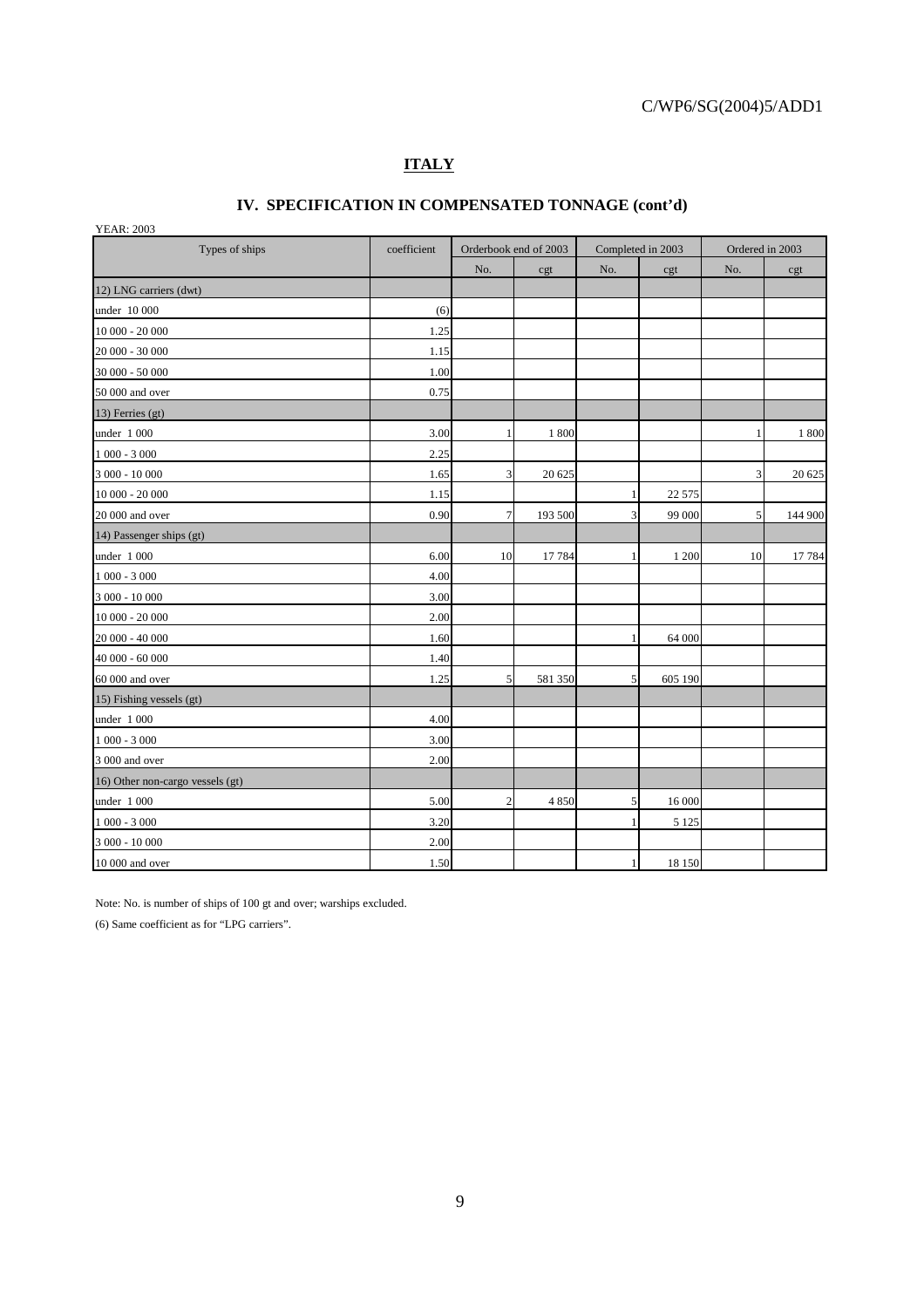### **PORTUGAL**

### **I. STATE OF THE ORDERBOOK**

#### STATE AT THE END OF 2003

|                                                    | No.                   | gt          | $\%$                | cgt(a) | $\%$                               |
|----------------------------------------------------|-----------------------|-------------|---------------------|--------|------------------------------------|
| I. Tonnage building                                | 3                     | 38 531      | 77.6                | 44 244 | 79.1                               |
| II. Tonnage yet to lay down (1)                    |                       | 11 118      | 22.4                | 11 674 | 20.9                               |
| III. Total tonnage on orderbook                    | 4                     | 49 649      | 100                 | 55 918 | 100                                |
| of which for export (2)                            | 4                     | 49 649      | 100.0               | 55 918 | 100.0                              |
| IV. Types of ships on orderbook (breakdown of III) |                       |             |                     |        |                                    |
| 1) Crude oil tankers (single hull) (3)             |                       |             |                     |        |                                    |
| 2) Crude oil tankers (double hull) (4)             |                       |             |                     |        |                                    |
| 3) Product and chemical carriers                   | 3                     | 30718       | 61.9                | 32 254 | 57.7                               |
| 4) Bulk carriers (excl. combined carriers)         |                       |             |                     |        |                                    |
| 5) Combined carriers                               |                       |             |                     |        |                                    |
| 6) General cargo ships                             |                       |             |                     |        |                                    |
| 7) Reefers                                         |                       | 18931       | 38.1                | 23 664 | 42.3                               |
| 8) Full container ships and high speed liners      |                       |             |                     |        |                                    |
| 9) Ro-Ro vessels                                   |                       |             |                     |        |                                    |
| 10) Car carriers                                   |                       |             |                     |        |                                    |
| 11) LPG carriers (5)                               |                       |             |                     |        |                                    |
| 12) LNG carriers (5)                               |                       |             |                     |        |                                    |
| 13) Ferries                                        |                       |             |                     |        |                                    |
| 14) Passenger ships                                |                       |             |                     |        |                                    |
| 15) Fishing vessels                                |                       |             |                     |        |                                    |
| 16) Other non-cargo vessels                        |                       |             |                     |        |                                    |
| TOTAL (=III)                                       | 4                     | 49 649      | 100                 | 55 918 | 100                                |
| V. Value of orderbook                              | National<br>currency* | US Dollar** | Exchange<br>rate*** | %      | * Million Euro                     |
| Total                                              | 112.8                 |             |                     |        | 100 <sup>*</sup> Million Dollar    |
| of which for $\exp\{2}$                            | 112.8                 |             |                     |        | $100.0$ <sup>***</sup> Euro/Dollar |

Note: No. is number of ships of 100 gt and over; warships excluded.

(a) See Table IV: "Specification in compensated tonnage".

(1) Firm contracts only, options not included.

(2) Tonnage to be delivered to foreign countries/flags.

(3) Inclusive of tankers with double bottoms or sides.

(4) Ships fulfilling IMO requirements for double hulled tankers.

(5)Volume in cubic metres: LPG:..........; LNG:..........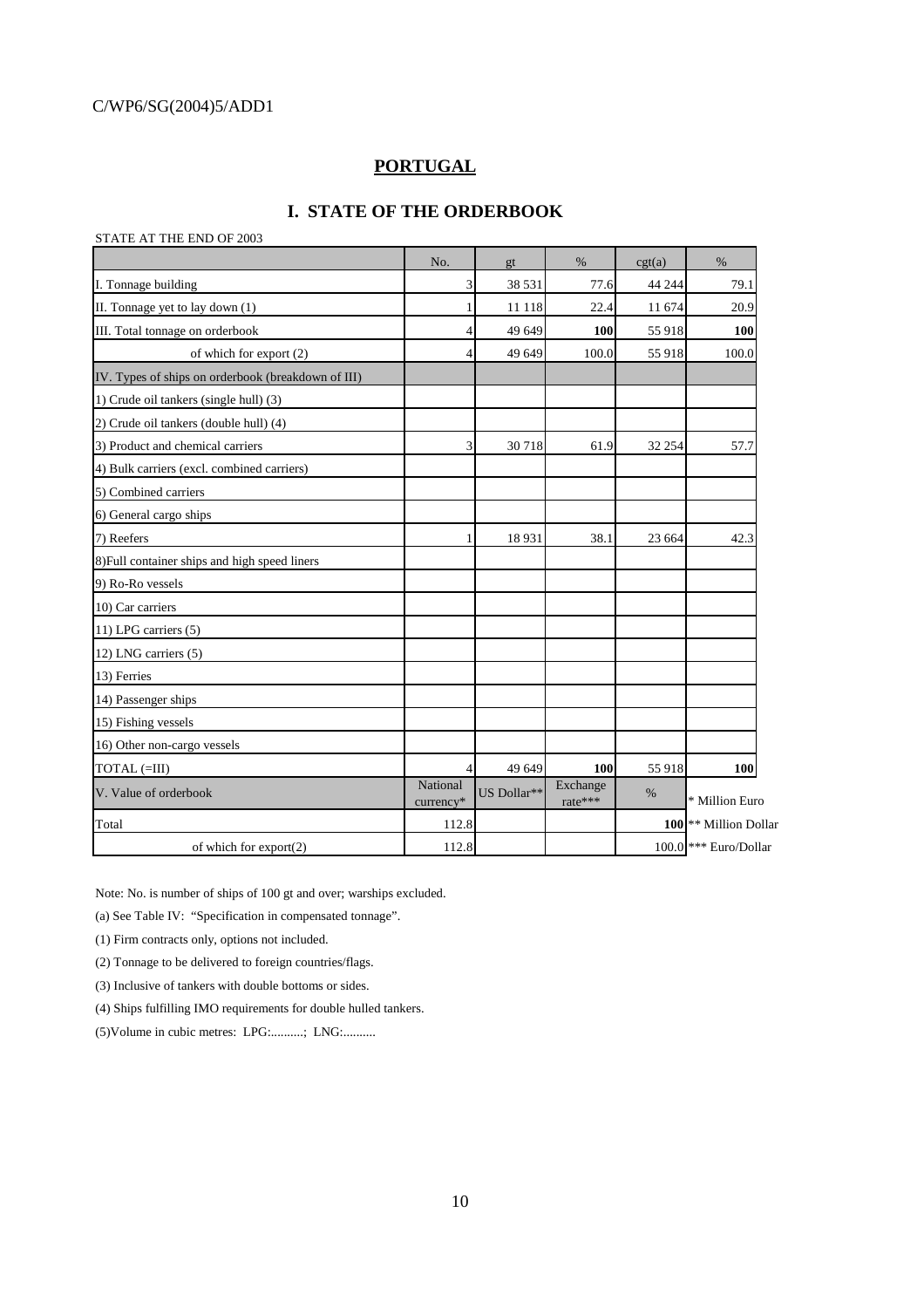### **PORTUGAL**

### **II. SHIPS COMPLETED**

|                                   |         |                     |             |                       | <b>YEAR: 2003</b>                               |
|-----------------------------------|---------|---------------------|-------------|-----------------------|-------------------------------------------------|
| $\%$                              | cgt(a)  | $\%$                | gt          | No.                   |                                                 |
| 100                               | 57 618  | 100                 | 47 662      | 3                     | I. Ships launched                               |
| 100.0                             | 57 618  | 100.0               | 47 662      | 3                     | of which for export (1)                         |
| <b>100</b>                        | 48 703  | 100                 | 38 149      | 3                     | II. Ships completed                             |
| 72.6                              | 35 338  | 78.8                | 30 049      | $\overline{c}$        | of which for export (1)                         |
|                                   |         |                     |             |                       | III. Types of ships completed (breakdown of II) |
|                                   |         |                     |             |                       | 1) Crude oil tankers (single hull) (2)          |
|                                   |         |                     |             |                       | 2) Crude oil tankers (double hull) (3)          |
| 24.0                              | 11 674  | 29.1                | 11 118      |                       | 3) Product and chemical carriers                |
|                                   |         |                     |             |                       | 4) Bulk carriers (excl. combined carriers)      |
|                                   |         |                     |             |                       | 5) Combined carriers                            |
|                                   |         |                     |             |                       | 6) General cargo ships                          |
| 48.6                              | 23 664  | 49.6                | 18931       |                       | 7) Reefers                                      |
|                                   |         |                     |             |                       | 8) Full container ships and high speed liners   |
|                                   |         |                     |             |                       | 9) Ro-Ro vessels                                |
|                                   |         |                     |             |                       | 10) Car carriers                                |
|                                   |         |                     |             |                       | 11) LPG carriers (4)                            |
|                                   |         |                     |             |                       | 12) LNG carriers (4)                            |
| 27.4                              | 13 3 65 | 21.2                | 8 1 0 0     | 1                     | 13) Ferries                                     |
|                                   |         |                     |             |                       | 14) Passenger ships                             |
|                                   |         |                     |             |                       | 15) Fishing vessels                             |
|                                   |         |                     |             |                       | 16) Other non-cargo vessels                     |
| 100                               | 48 703  | 100                 | 38 149      | 3                     | TOTAL (=II)                                     |
| * Million Euro                    | %       | Exchange<br>rate*** | US Dollar** | National<br>currency* |                                                 |
| 100 <sup>*</sup> Million Dollar   |         |                     |             | 100.9                 | Total                                           |
| $64.5$ <sup>***</sup> Euro/Dollar |         |                     |             | 65.1                  | of which for $\exp\{t(1)$                       |
|                                   |         |                     |             |                       | IV. Value of ships completed                    |

Note: No. is number of ships of 100 gt and over; warships excluded.

(a) See Table IV: "Specification in compensated tonnage".

(1) Tonnage to be delivered to foreign countries/flags.

(2) Inclusive of tankers with double bottoms or sides.

(3) Ships fulfilling IMO requirements for double hulled tankers.

(4) Volume in cubic meters: LPG:..........; LNG:..........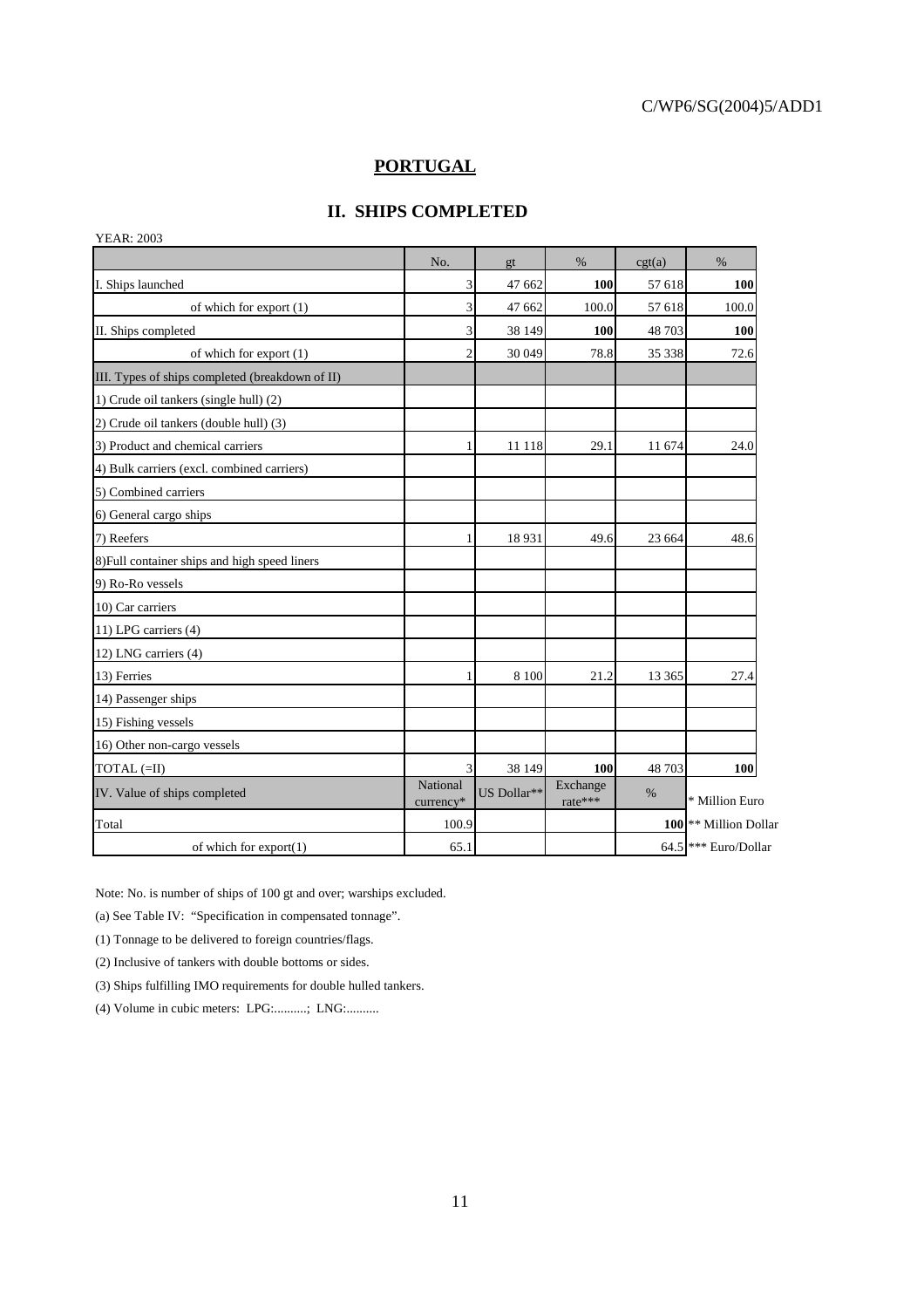### **PORTUGAL**

### **III. NEW ORDERS**

| <b>YEAR: 2003</b>                             |                       |             |                     |        |                                    |
|-----------------------------------------------|-----------------------|-------------|---------------------|--------|------------------------------------|
|                                               | No.                   | gt          | %                   | cgt(a) | $\%$                               |
| I. Orders placed, Total                       | 1                     | 11 118      | 100                 | 11 674 | 100                                |
| of which for export (1)                       |                       | 11 118      | 100.0               | 11 674 | 100.0                              |
| II. Types of ships ordered (breakdown of I)   |                       |             |                     |        |                                    |
| 1) Crude oil tankers (single hull) (2)        |                       |             |                     |        |                                    |
| 2) Crude oil tankers (double hull) (3)        |                       |             |                     |        |                                    |
| 3) Product and chemical carriers              |                       | 11 118      | 100.0               | 11 674 | 100.0                              |
| 4) Bulk carriers (excl. combined carriers)    |                       |             |                     |        |                                    |
| 5) Combined carriers                          |                       |             |                     |        |                                    |
| 6) General cargo ships                        |                       |             |                     |        |                                    |
| 7) Reefers                                    |                       |             |                     |        |                                    |
| 8) Full container ships and high speed liners |                       |             |                     |        |                                    |
| 9) Ro-Ro vessels                              |                       |             |                     |        |                                    |
| 10) Car carriers                              |                       |             |                     |        |                                    |
| 11) LPG carriers (4)                          |                       |             |                     |        |                                    |
| 12) LNG carriers (4)                          |                       |             |                     |        |                                    |
| 13) Ferries                                   |                       |             |                     |        |                                    |
| 14) Passenger ships                           |                       |             |                     |        |                                    |
| 15) Fishing vessels                           |                       |             |                     |        |                                    |
| 16) Other non-cargo vessels                   |                       |             |                     |        |                                    |
| $TOTAL (=I)$                                  |                       | 11 118      | 100                 | 11 674 | 100                                |
| III. Value of ships ordered                   | National<br>currency* | US Dollar** | Exchange<br>rate*** | $\%$   | * Million Euro                     |
| Total                                         | 22.9                  |             |                     |        | 100 <sup>**</sup> Million Dollar   |
| of which for export(1)                        | 22.9                  |             |                     |        | $100.0$ <sup>***</sup> Euro/Dollar |

Note: No. is number of ships of 100 gt and over; warships excluded.

(a) See Table IV: "Specification in compensated tonnage".

(1) Tonnage to be delivered to foreign countries/flags.

(2) Inclusive of tankers with double bottoms or sides.

(3) Ships fulfilling IMO requirements for double hulled tankers.

(4) Volume in cubic meters: LPG:..........; LNG:..........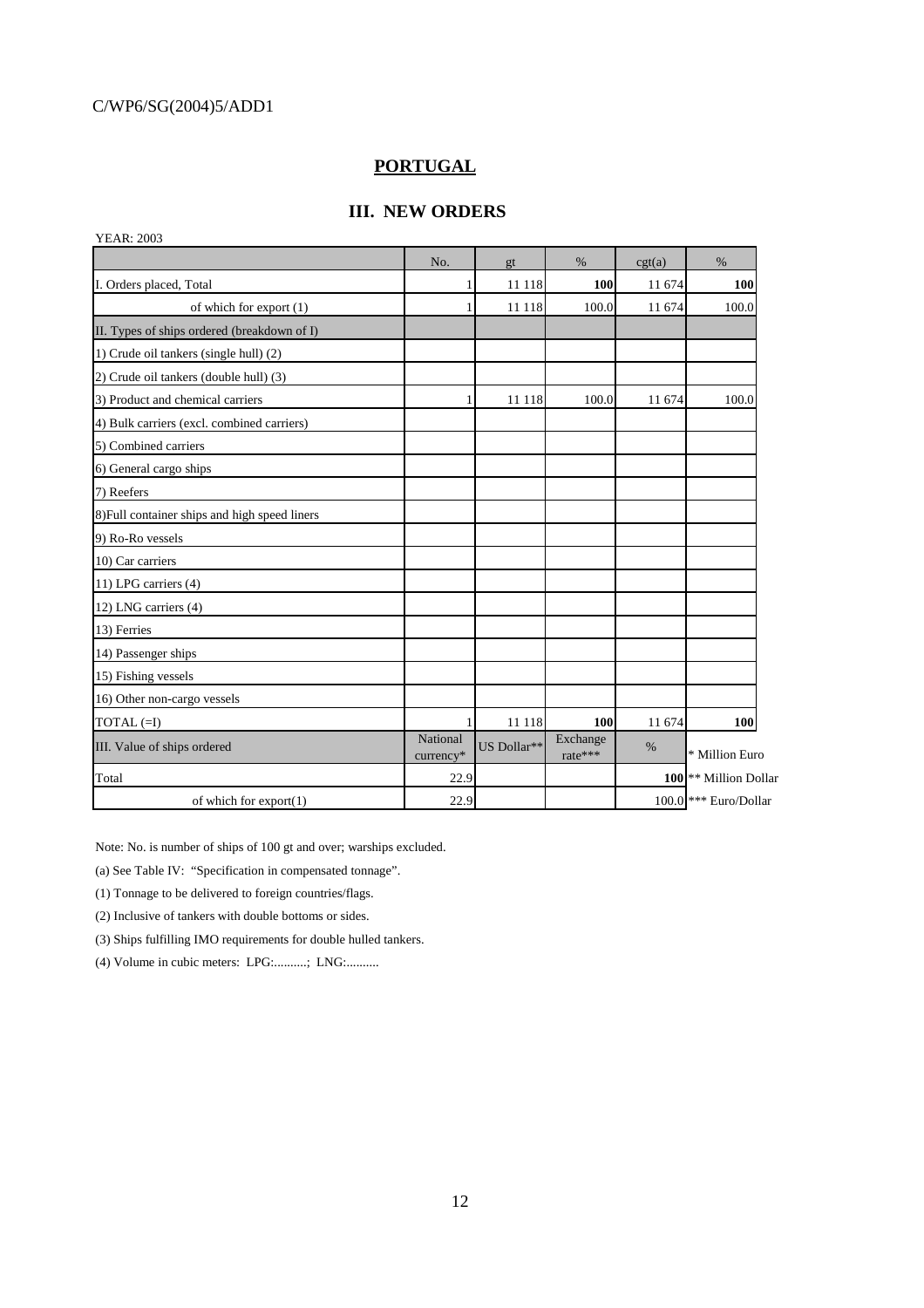## **PORTUGAL**

### **IV. SPECIFICATION IN COMPENSATED TONNAGE**

YEAR: 2003

| $1$ LAN. $200J$<br>Types of ships            | coefficient | Orderbook end of 2003 |        |     | Completed in 2003 | Ordered in 2003 |        |
|----------------------------------------------|-------------|-----------------------|--------|-----|-------------------|-----------------|--------|
|                                              |             | No.                   | cgt    | No. | cgt               | No.             | cgt    |
| 1) Crude oil tankers (dwt) (single hull) (1) |             |                       |        |     |                   |                 |        |
| under 4 000                                  | 1.70        |                       |        |     |                   |                 |        |
| 4 000 - 10 000                               | 1.15        |                       |        |     |                   |                 |        |
| 10 000 - 30 000                              | 0.75        |                       |        |     |                   |                 |        |
| 30 000 - 50 000                              | 0.60        |                       |        |     |                   |                 |        |
| 50 000 - 80 000                              | 0.50        |                       |        |     |                   |                 |        |
| 80 000 - 160 000                             | 0.40        |                       |        |     |                   |                 |        |
| 160 000 - 250 000                            | 0.30        |                       |        |     |                   |                 |        |
| 250 000 and over                             | 0.25        |                       |        |     |                   |                 |        |
| 2) Crude oil tankers (dwt) (double hull) (2) |             |                       |        |     |                   |                 |        |
| under 4 000                                  | 1.85        |                       |        |     |                   |                 |        |
| 4 000 - 10 000                               | 1.30        |                       |        |     |                   |                 |        |
| 10 000 - 30 000                              | 0.85        |                       |        |     |                   |                 |        |
| 30 000 - 50 000                              | 0.70        |                       |        |     |                   |                 |        |
| 50 000 - 80 000                              | 0.55        |                       |        |     |                   |                 |        |
| 80 000 - 160 000                             | 0.45        |                       |        |     |                   |                 |        |
| 160 000 - 250 000                            | 0.35        |                       |        |     |                   |                 |        |
| 250 000 and over                             | 0.30        |                       |        |     |                   |                 |        |
| 3) Product & chemical carriers (dwt)         |             |                       |        |     |                   |                 |        |
| under 4 000                                  | 2.30        |                       |        |     |                   |                 |        |
| 4 000 - 10 000                               | 1.60        |                       |        |     |                   |                 |        |
| 10 000 - 30 000                              | 1.05        | 3                     | 32 254 | П   | 11 674            |                 | 11 674 |
| 30 000 - 50 000                              | 0.80        |                       |        |     |                   |                 |        |
| 50 000 - 80 000                              | 0.60        |                       |        |     |                   |                 |        |
| 80 000 and over                              | 0.55        |                       |        |     |                   |                 |        |

Note: No. is number of ships of 100 gt and over; warships excluded.

(1) Inclusive of tankers with double bottoms or sides.

(2) Ships fulfilling IMO requirements for double hulled tankers.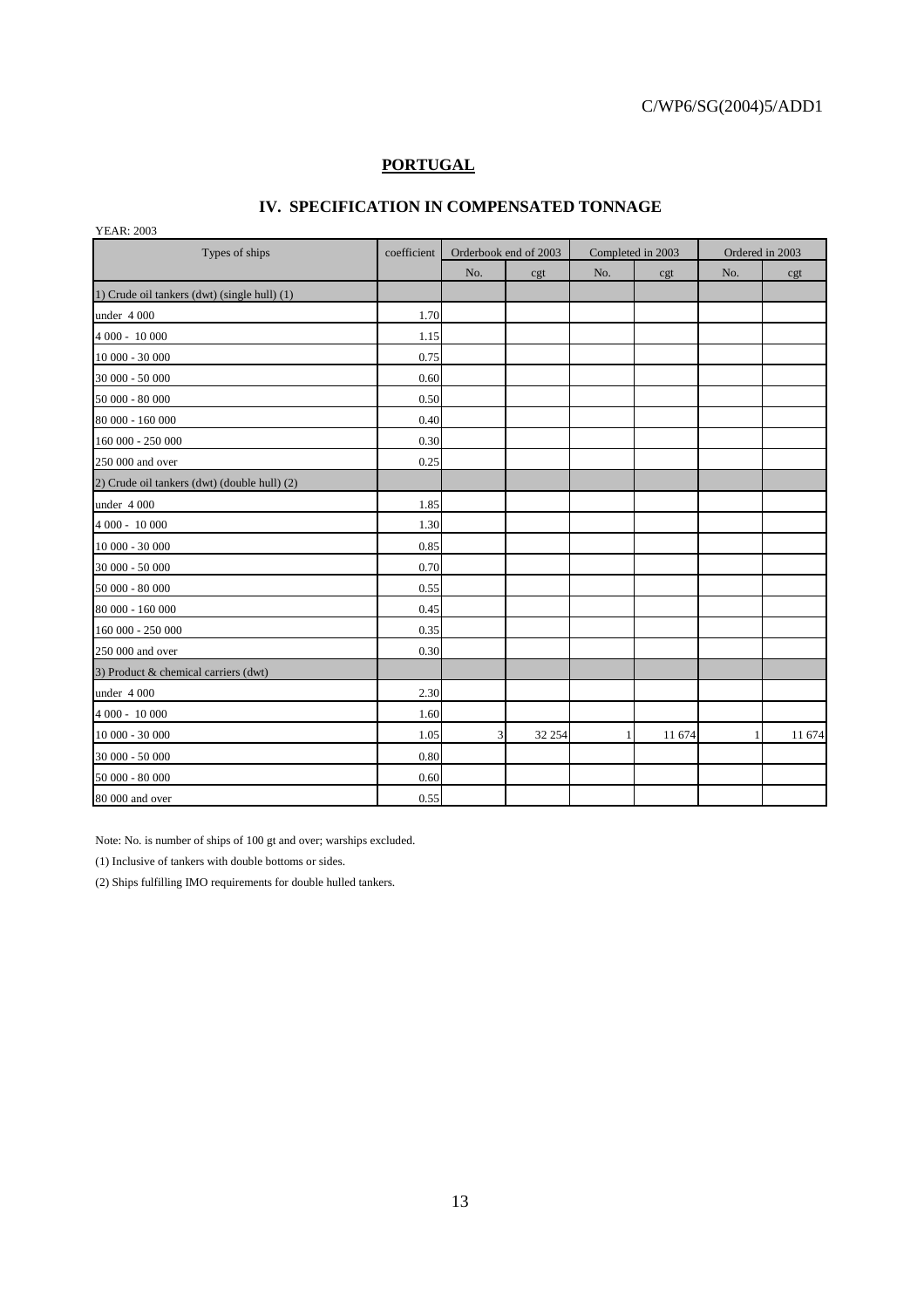## **PORTUGAL**

### **IV. SPECIFICATION IN COMPENSATED TONNAGE (cont'd)**

YEAR: 2003

| $1$ LAN. $200J$<br>Types of ships                    | coefficient |     | Orderbook end of 2003 | Completed in 2003 |        | Ordered in 2003 |     |
|------------------------------------------------------|-------------|-----|-----------------------|-------------------|--------|-----------------|-----|
|                                                      |             | No. | cgt                   | No.               | cgt    | No.             | cgt |
| 4) Bulk carriers (excluding combined carriers) (dwt) |             |     |                       |                   |        |                 |     |
| under 4 000                                          | 1.60        |     |                       |                   |        |                 |     |
| 4 000 - 10 000                                       | 1.10        |     |                       |                   |        |                 |     |
| 10 000 - 30 000                                      | 0.70        |     |                       |                   |        |                 |     |
| 30 000 - 50 000                                      | 0.60        |     |                       |                   |        |                 |     |
| 50 000 - 80 000                                      | 0.50        |     |                       |                   |        |                 |     |
| 80 000 - 160 000                                     | 0.40        |     |                       |                   |        |                 |     |
| 160 000 and over                                     | 0.30        |     |                       |                   |        |                 |     |
| 5) Combined carriers (dwt)                           |             |     |                       |                   |        |                 |     |
| under 10 000                                         | (3)         |     |                       |                   |        |                 |     |
| 10 000 - 30 000                                      | 0.90        |     |                       |                   |        |                 |     |
| 30 000 - 50 000                                      | 0.75        |     |                       |                   |        |                 |     |
| 50 000 - 80 000                                      | 0.60        |     |                       |                   |        |                 |     |
| 80 000 - 160 000                                     | 0.50        |     |                       |                   |        |                 |     |
| 160 000 and over                                     | 0.40        |     |                       |                   |        |                 |     |
| 6) General cargo ships (dwt)                         |             |     |                       |                   |        |                 |     |
| under 4 000                                          | 1.85        |     |                       |                   |        |                 |     |
| 4 000 - 10 000                                       | 1.35        |     |                       |                   |        |                 |     |
| $10000 - 20000$                                      | 1.00        |     |                       |                   |        |                 |     |
| 20 000 - 30 000                                      | 0.85        |     |                       |                   |        |                 |     |
| 30 000 and over                                      | (4)         |     |                       |                   |        |                 |     |
| 7) Reefers (dwt)                                     |             |     |                       |                   |        |                 |     |
| under 4 000                                          | 2.05        |     |                       |                   |        |                 |     |
| 4 000 - 10 000                                       | 1.50        |     |                       |                   |        |                 |     |
| 10 000 and over                                      | 1.25        |     | 23 664                | $\mathbf{1}$      | 23 664 |                 |     |

Note: No. is number of ships of 100 gt and over; warships excluded.

(3) Same coefficient as for "bulk carriers".

(4) Same coefficient as for "Combined carriers".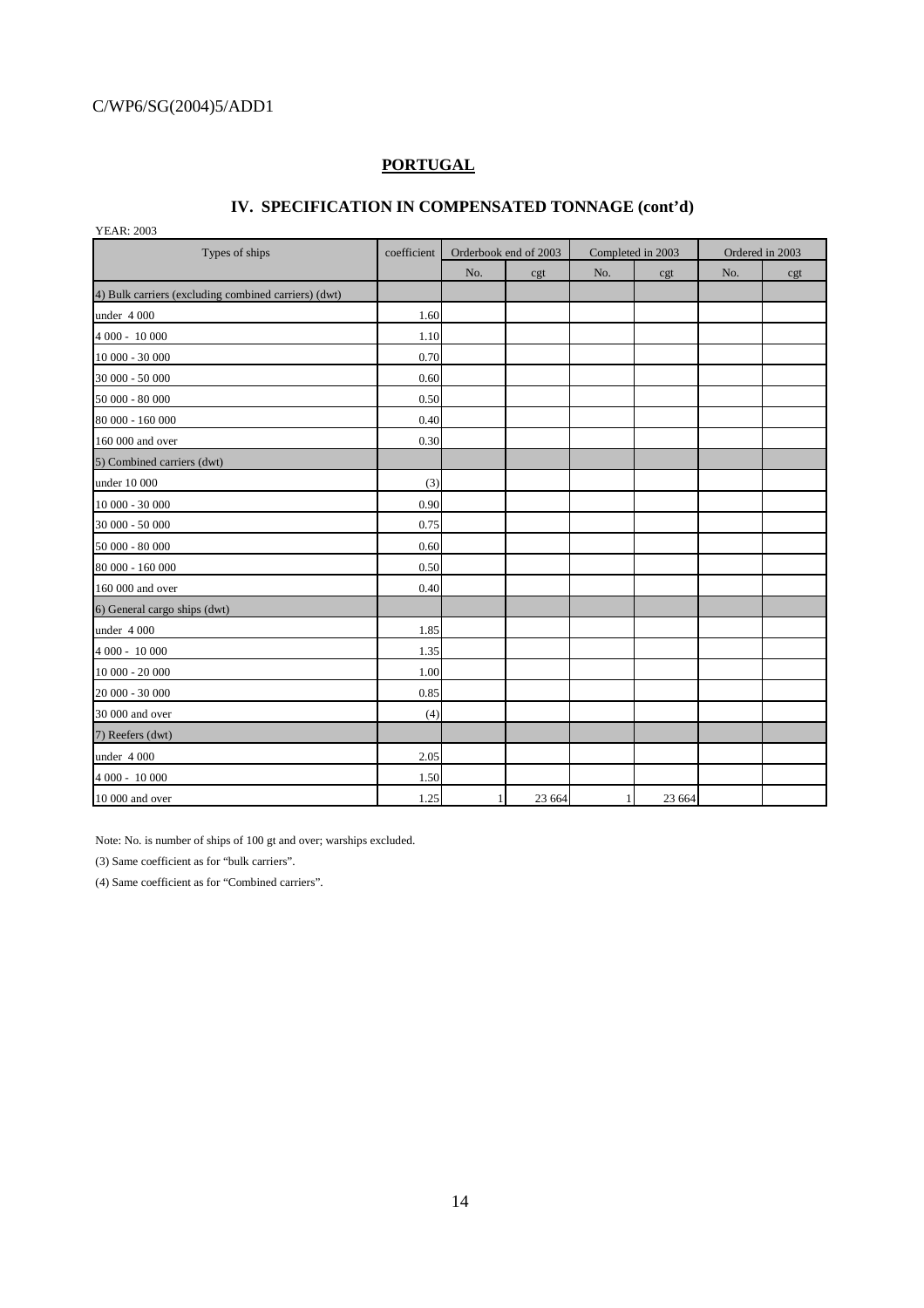### **PORTUGAL**

## **IV. SPECIFICATION IN COMPENSATED TONNAGE (cont'd)**

YEAR: 2003

| Types of ships                                      | coefficient | Orderbook end of 2003 |     | Completed in 2003 |     | Ordered in 2003 |     |
|-----------------------------------------------------|-------------|-----------------------|-----|-------------------|-----|-----------------|-----|
|                                                     |             | No.                   | cgt | No.               | cgt | No.             | cgt |
| 8) Full container ships and high speed liners (dwt) |             |                       |     |                   |     |                 |     |
| under 4 000                                         | (5)         |                       |     |                   |     |                 |     |
| 4 000 - 10 000                                      | 1.20        |                       |     |                   |     |                 |     |
| 10 000 - 20 000                                     | 0.90        |                       |     |                   |     |                 |     |
| 20 000 - 30 000                                     | 0.80        |                       |     |                   |     |                 |     |
| 30 000 - 50 000                                     | 0.75        |                       |     |                   |     |                 |     |
| 50 000 and over                                     | 0.65        |                       |     |                   |     |                 |     |
| 9) Ro-Ro vessels (dwt)                              |             |                       |     |                   |     |                 |     |
| under 4 000                                         | 1.50        |                       |     |                   |     |                 |     |
| 4 000 - 10 000                                      | 1.05        |                       |     |                   |     |                 |     |
| $10000 - 20000$                                     | 0.80        |                       |     |                   |     |                 |     |
| 20 000 - 30 000                                     | 0.70        |                       |     |                   |     |                 |     |
| 30 000 and over                                     | 0.65        |                       |     |                   |     |                 |     |
| 10) Car carriers (dwt)                              |             |                       |     |                   |     |                 |     |
| under 4 000                                         | 1.10        |                       |     |                   |     |                 |     |
| 4 000 - 10 000                                      | 0.75        |                       |     |                   |     |                 |     |
| 10 000 - 20 000                                     | 0.65        |                       |     |                   |     |                 |     |
| 20 000 - 30 000                                     | 0.55        |                       |     |                   |     |                 |     |
| 30 000 and over                                     | 0.45        |                       |     |                   |     |                 |     |
| 11) LPG carriers (dwt)                              |             |                       |     |                   |     |                 |     |
| under 4 000                                         | 2.05        |                       |     |                   |     |                 |     |
| 4 000 - 10 000                                      | 1.60        |                       |     |                   |     |                 |     |
| $10000 - 20000$                                     | 1.15        |                       |     |                   |     |                 |     |
| 20 000 - 30 000                                     | 0.90        |                       |     |                   |     |                 |     |
| 30 000 - 50 000                                     | 0.80        |                       |     |                   |     |                 |     |
| 50 000 and over                                     | 0.70        |                       |     |                   |     |                 |     |

Note: No. is number of ships of 100 gt and over; warships excluded.

(5) Same coefficient as for "general cargo ships".